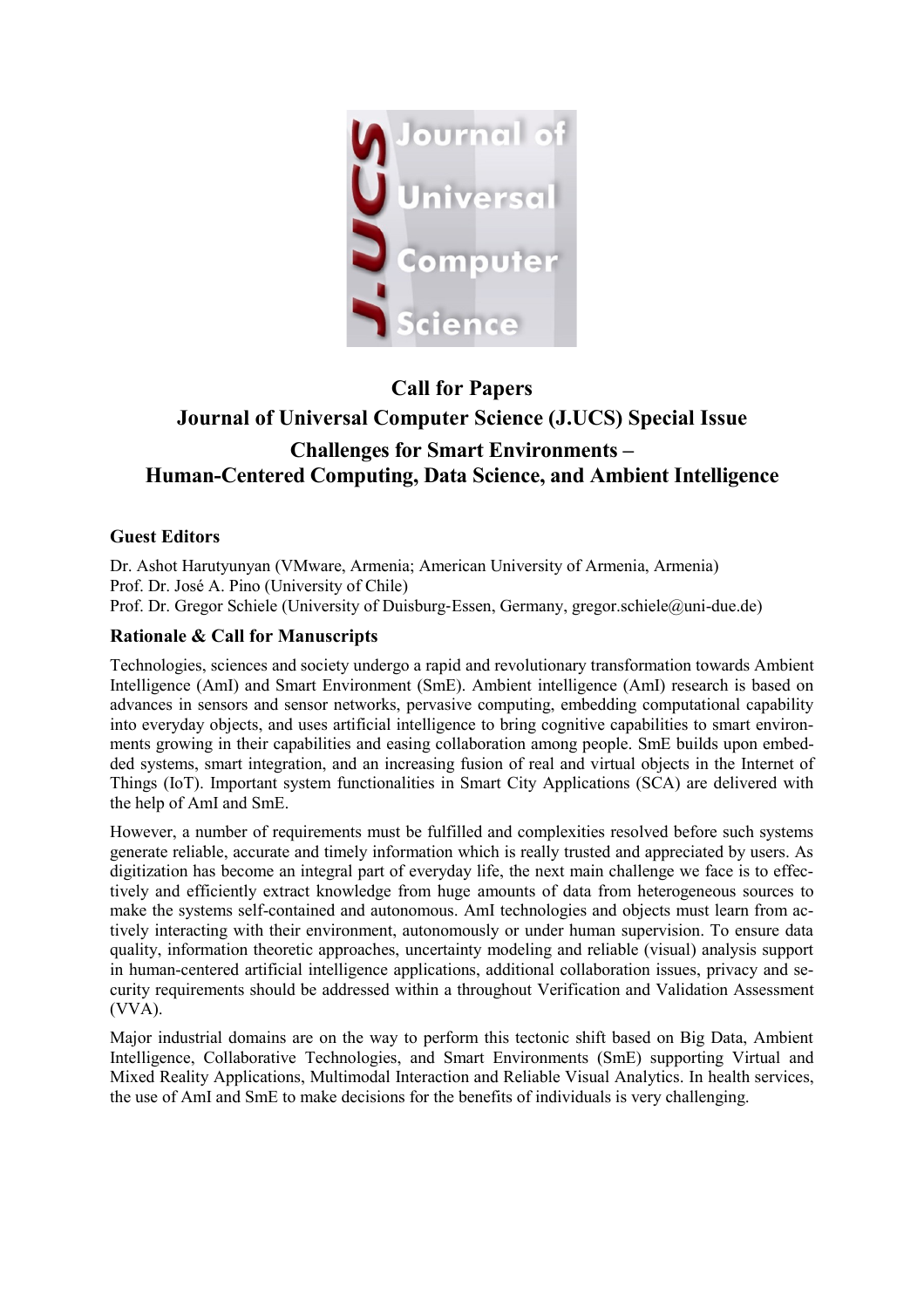## **Topics of interest include, but are not limited to, the following:**

Edge-Cutting Technologies with Applications in Smart Cities Mobile Information Systems Collaborative Mobile Virtual Environments for Learning or Knowledge Management Location-based Mobile Services: Technologies and Standards Computational Linguistics: Natural Language Processing Visual Analytics Smart Human Centered Computing Social Computing Recommender Systems Virtual Museums and Laboratories Metrics for Business Analytics E-Health GIS Applications Data Science and Information Theoretic Approaches for Smart Systems Formalizing Security & Privacy Related to Information Theoretic Perspectives Formalizing Security & Privacy Related to Problems from Data Science Perspectives Smart System Optimization from both Points of View Technical Challenges for Smart Environments Internet of Things in Smart Environments Design of Recommender Systems for AmI and SmE Systems SmE Middleware: Security and Privacy Issues Reconfigurable Hardware Automated Error Recovery Reliable Visual Analytics in AmI and SmE Systems Artificial Intelligence, Neural Networks and Deep Learning Neural Networks–Various Types and Architectures Embedded Deep Learning Deep Learning for Cloud Applications AI and Machine Learning Applications in Language and Image Processing Applications on Classification, Regression, and Recommender Systems.

Open questions in VVA: Wide error bounds, missing or inadequate mathematical model, metrics or risk estimation, ill-conditioned or too complex problems, inefficient algorithms, unknown, insensitive or parameters with uncertainty; probabilistic models with outliers, wrong sensor readings or result evaluation; anomaly detection in (geo‐referenced) big data or (sensor) networks patterns, looking at people's behavior, cheating in all stages of a running process or system.

Use cases which realize relevant parts of reliable cloud computing technologies, its "self‐driving" capabilities employing data analytics, a data quality assessment, privacy/security requirements, collaborative, reliable visual analytics, recommender systems, verification & validation assessment.

## **Important Deadlines**

| Invitation to submit papers to the special issue:                | November | 02, 2020 |
|------------------------------------------------------------------|----------|----------|
| Deadline for submitting papers:                                  | February | 02, 2021 |
| First round of reviewing, received by:                           | April    | 16, 2021 |
| Decisions concerning reviews by:                                 | May      | 15, 2021 |
| Second round of reviewing, received by:                          | July     | 15, 2021 |
| Final decisions by:                                              | July     | 30, 2021 |
| Final papers (including preface) submitted to journal by: August |          | 30, 2021 |

## **Program Committee**

Program Committee Chair: Tomoo Inoue (Japan), José A. Pino (Chile), Wolfram Luther (Germany) Program Chair Track:

Technical Challenges for Smart Environments: Ashot Harutyunyan (Armenia) Data Science in Information Theory: Yanling Chen, Han Vinck (Germany)